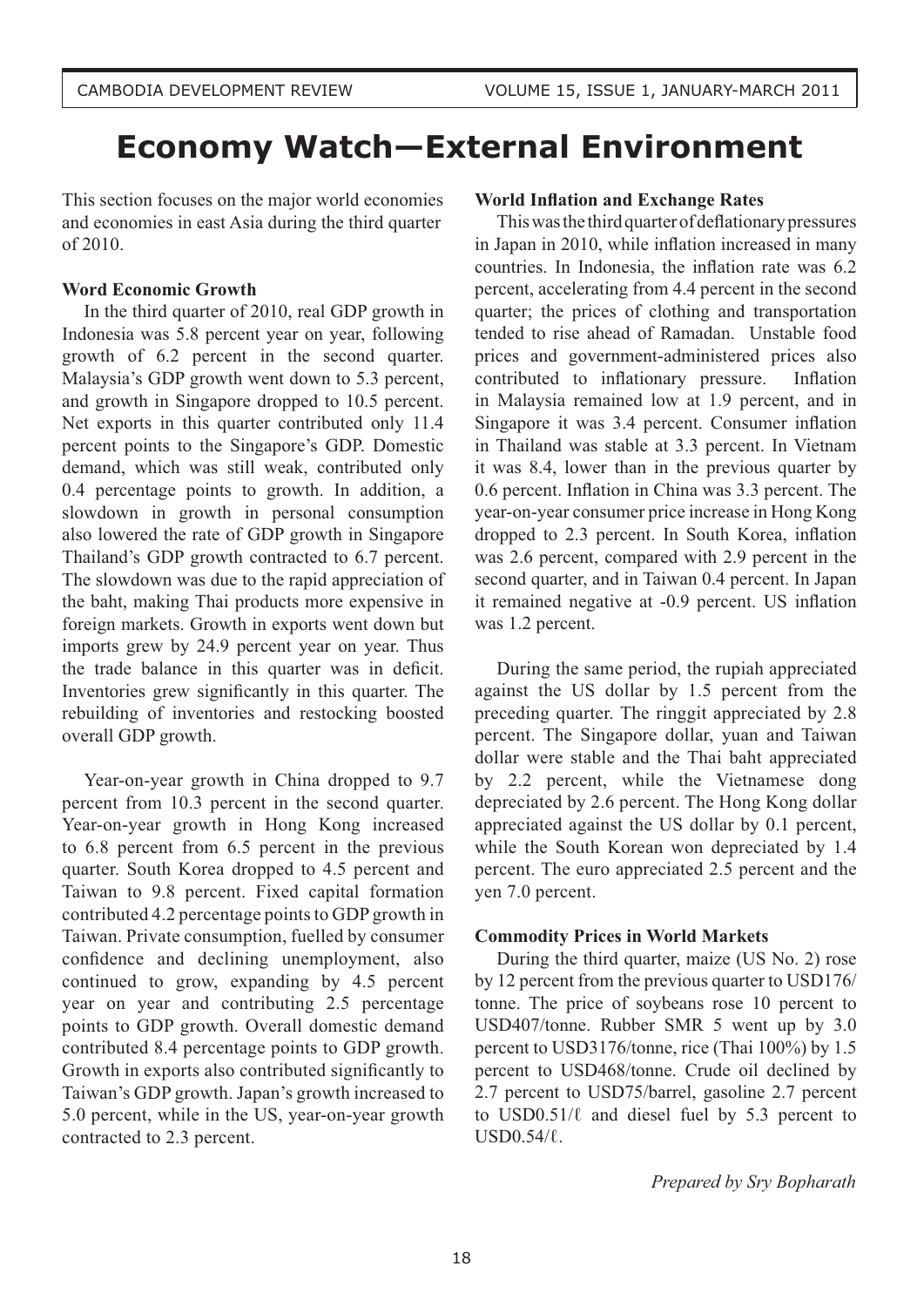# **Economy Watch—External Environment**

**Table 1. Real GDP Growth of Selected Trading Partners, 2004–10 (percentage increase over previous year)**

|                                | 2004 | 2005 | 2006 | 2007 | 2008   | 2009           |                |                |           | 2010           |                |                |
|--------------------------------|------|------|------|------|--------|----------------|----------------|----------------|-----------|----------------|----------------|----------------|
|                                |      |      |      |      |        | O <sub>1</sub> | Q <sub>2</sub> | Q <sub>3</sub> | <b>O4</b> | Q <sub>1</sub> | O <sub>2</sub> | Q <sub>3</sub> |
| Selected ASEAN countries       |      |      |      |      |        |                |                |                |           |                |                |                |
| Cambodia                       | 7.7  | 13.4 | 10.6 | 10.2 | 6.8    |                |                |                |           |                |                |                |
| Indonesia                      | 5.1  | 5.6  | 5.4  | 6.3  | 6.1    | 4.4            | 3.9            | 4.2            | 5.4       | 5.7            | 6.2            | 5.8            |
| Malaysia                       |      | 5.2  | 5.9  | 6.3  | 4.6    | $-6.2$         | $-3.9$         | $-1.2$         | 4.5       | 16.9           | 8.9            | 5.3            |
| Singapore                      | 8.5  | 5.7  | 7.7  | 7.7  | 1.1    | $-10.1$        | $-3.5$         | 0.8            | 4.0       | 17.4           | 18.7           | 10.5           |
| Thailand                       | 6    | 4.5  | 4.8  | 4.9  | 2.6    | $-7.1$         | $-4.9$         | $-2.8$         | 5.8       | 12.0           | 9.2            | 6.7            |
| Vietnam                        | 7.5  | 8.4  | 8.1  | 8.5  | 6.2    |                |                |                |           | 5.8            | 6.4            |                |
| Selected other Asian countries |      |      |      |      |        |                |                |                |           |                |                |                |
| China                          | 9.5  | 9.6  | 10.5 | 11.9 | 9.0    | 6.1            | 7.9            | 9.1            | 10.7      | 11.9           | 10.3           | 9.7            |
| Hong Kong                      | 8.3  | 6.5  | 6.6  | 6.4  | 2.4    | $-7.8$         | $-3.8$         | $-2.2$         | 2.6       | 8.0            | 6.5            | 6.8            |
| South Korea                    | 4.7  | 4.7  | 5.0  | 4.9  | 2.2    | $-4.4$         | $-2.2$         | 0.4            | 6.1       | 8.1            | 7.1            | 4.5            |
| Taiwan                         | 5.7  | 4.1  | 4.6  | 5.2  | 0.1    | $-10.2$        | $-7.5$         | $-1.3$         | 8.4       | 14.6           | $12.9*$        | 9.8            |
| Selected industrial countries  |      |      |      |      |        |                |                |                |           |                |                |                |
| Euro-12                        | 1.8  | 1.5  | 2.7  | 2.9  | 0.9    | $-2.5$         | $-4.8$         | $-4.7$         | 0.1       |                |                |                |
| Japan                          | 3.4  | 2.5  | 2.1  | 2.0  | $-0.7$ | $-9.1$         | 0.6            | $-4.7$         | $-1.4$    | $5.5*$         | $3.5*$         | 5.0            |
| <b>United States</b>           | 4.4  | 3.7  | 3.3  | 2.2  | 1.1    | $-2.6$         | $-3.9$         | $-2.5$         | $2.6*$    | $2.8*$         | $2.9*$         | 2.3            |

*Sources: International Monetary Fund, Economist and countries' statistic offices.* \* Updated data

#### Table 2. Inflation Rate of Selected Trading Partners, 2004-10 (percentage price increase over previous year-period averages)

|                                | 2004   | 2005   | 2006 | 2007 | 2008 | 2009           |                |                |         | 2010           |                |                |
|--------------------------------|--------|--------|------|------|------|----------------|----------------|----------------|---------|----------------|----------------|----------------|
|                                |        |        |      |      |      | O <sub>1</sub> | O <sub>2</sub> | O <sub>3</sub> | O4      | O <sub>1</sub> | O <sub>2</sub> | Q <sub>3</sub> |
| Selected ASEAN countries       |        |        |      |      |      |                |                |                |         |                |                |                |
| Cambodia                       | 4.0    | 5.8    | 4.7  | 10.5 | 19.7 | 4.3            | $-4.8$         | $-3.0$         | 1.7     | 7.0            | 4.1            | 1.8            |
| Indonesia                      | 8.3    | 10.5   | 13.4 | 6.4  | 10.1 | 8.5            | 5.6            | 2.78           | 2.6     | 3.6            | 4.4            | 6.2            |
| Malaysia                       | 1.6    | 3.1    | 3.7  | 2.0  | 5.3  | 3.7            | 1.3            | $-2.23$        | $-0.2$  | 1.3            | $1.6*$         | 1.9            |
| Singapore                      | 1.7    | 0.5    | 1.0  | 2.1  | 6.5  | 2.1            | $-0.5$         | $-0.4$         | $-0.3$  | 0.9            | $3.1*$         | 3.4            |
| Thailand                       | 2.7    | 4.5    | 4.7  | 2.2  | 5.5  | $-0.2$         | $-2.8$         | $-2.1$         | 1.9     | 3.7            | $3.3*$         | 3.3            |
| Vietnam                        | 7.8    | 8.2    | 7.7  | 8.3  | 23.3 | 15.1           | 6.2            | 2.6            | 4.6     | 7.5            | 9.0            | 8.4            |
| Selected other Asian countries |        |        |      |      |      |                |                |                |         |                |                |                |
| China                          | 3.9    | 1.8    | 1.5  | 4.8  | 5.9  | $-0.6$         | 1.5            | $-1.26$        | 0.7     | 2.1            | 2.7            | 3.3            |
| Hong Kong                      | $-0.4$ | 1.1    | 2.2  | 2.0  | 4.3  | 1.7            | $-0.1$         | $-0.9$         | 1.3     | 1.9            | 2.6            | 2.3            |
| South Korea                    | 3.5    | 2.8    | 2.4  | 2.5  | 4.6  | 3.9            | 2.8            | 2.0            | 2.4     | 2.7            | 2.6            | 2.9            |
| Taiwan                         | 1.6    | 2.3    | 0.6  | 1.8  | 3.2  | 0.0            | $-0.8$         | $-1.3$         | $-1.3*$ | 1.3            | 1.1            | 0.4            |
| Selected industrial countries  |        |        |      |      |      |                |                |                |         |                |                |                |
| Euro-12                        | 2.2    | 2.2    | 2.1  | 2.1  | 3.3  | 1.0            | 0.9            | $-0.34$        | 0.4     | 1.1            | 1.5            |                |
| Japan                          | Nil    | $-0.3$ | 0.5  | 0.1  | 1.4  | $-0.1$         | $-1.0$         | $-2.2$         | $-2.0$  | $-1.2$         | $-0.9$         | $-0.9$         |
| <b>United States</b>           | 2.7    | 3.4    | 3.2  | 2.9  | 3.8  | $-0.2$         | $-0.9$         | $-1.6$         | 1.4     | 2.3            | 1.8            | 1.2            |

Sources: International Monetary Fund, Economist and National Institute of Statistics. \* Updated data

#### **Table 3. Exchange Rates against US Dollar of Selected Trading Partners, 2004–10 (period averages)**

|                                                           | 2004                      | 2005    | 2006    | 2007    | 2008    | 2009           |                             |                |         | 2010           |                                                                                                                         |                |
|-----------------------------------------------------------|---------------------------|---------|---------|---------|---------|----------------|-----------------------------|----------------|---------|----------------|-------------------------------------------------------------------------------------------------------------------------|----------------|
|                                                           |                           |         |         |         |         | O <sub>1</sub> | O <sub>2</sub>              | O <sub>3</sub> | O4      | O <sub>1</sub> | O2                                                                                                                      | Q <sub>3</sub> |
| Selected ASEAN countries                                  |                           |         |         |         |         |                |                             |                |         |                |                                                                                                                         |                |
| Cambodia (riel)                                           | 4016.30                   | 4092.50 | 4103.20 | 4062.70 | 4054.20 | 4108.00        | 4128.60                     | 4164.40        | 4163.10 | 4180.11        | 4209.02                                                                                                                 | 4236.69        |
| Indonesia (rupiah)                                        | 8938.00                   | 9705.00 | 9134.00 | 9419.00 |         |                | 9699.00 11,630.80 10,225.00 | 9887.00        | 9472.44 | 9266.93        | 9.132.00                                                                                                                | 8995.11        |
| Malaysia (ringgit)                                        | 3.80                      | 3.80    | 3.70    | 3.30    | 3.30    | 3.60           | 3.50                        | 3.50           | 3.40    | 3.37           | 3.24                                                                                                                    | 3.15           |
| Singapore (S\$)                                           | 1.69                      | 1.66    | 1.59    | 1.51    | 4.58    | 1.51           | 1.45                        | 1.44           | 1.39    | 1.40           | 1.36                                                                                                                    | 1.36           |
| Thailand (baht)                                           | 40.20                     | 40.20   | 37.90   | 32.22   | 33.36   | 35.29          | 33.98                       | 33.96          | 33.30   | 32.90          | 32.33                                                                                                                   | 31.63          |
| Vietnam (dong)                                            |                           |         |         |         |         |                |                             |                |         |                | 15,777.00 15,859.00 15,994.00 16,030.00 16,382.00 16,954.00 17,801.00 17,841.00 18,472.00 18,825.67 18,993.00 19,485.00 |                |
| Selected other Asian countries                            |                           |         |         |         |         |                |                             |                |         |                |                                                                                                                         |                |
| China (yuan)                                              | 8.28                      | 8.19    | 7.97    | 8.03    | 6.94    | 6.84           | 6.83                        | 6.83           | 6.83    | 6.83           | 6.77                                                                                                                    | 6.77           |
| Hong Kong (HK\$)                                          | 7.79                      | 7.78    | 7.77    | 7.80    | 7.78    | 7.75           | 7.75                        | 7.75           | 7.75    | 7.76           | 7.78                                                                                                                    | 7.77           |
| South Korea (won)                                         | 1145.00                   | 1024.00 | 955.00  | 929.04  | 1137.23 | 1412.50        | 273.90                      | 1239.04        | 167.77  | 1143.97        | 166.04                                                                                                                  | 1182.41        |
| Taiwan (NT\$)                                             | 33.60                     | 32.10   | 32.50   | 32.85   | 31.54   | 34.00          | 33.10                       | 32.77          | 32.29   | 31.93          | 31.90                                                                                                                   | 31.90          |
| Selected industrial countries                             |                           |         |         |         |         |                |                             |                |         |                |                                                                                                                         |                |
| Euro-12 ( $euro$ )                                        | 0.80                      | 0.80    | 0.80    | 0.70    | 0.84    | 0.76           | 0.71                        | 0.70           | 0.68    | 0.72           | 0.79                                                                                                                    | 0.77           |
| Japan (yen)                                               | 108.20                    | 110.20  | 116.40  | 117.80  | 102.46  | 93.72          | 95.95                       | 93.58          | 89.78   | 90.73          | 92.20                                                                                                                   | 85.74          |
| $\mathbf{r}$ , $\mathbf{r}$ , $\mathbf{r}$ , $\mathbf{r}$ | $\mathbf{r}$ $\mathbf{r}$ | 7.3.7   | P I C C | $7 - 7$ |         |                |                             |                |         |                |                                                                                                                         |                |

*Sources: International Monetary Fund, Economist and National Bank of Cambodia*

#### **Table 4. Selected Commodity Prices on World Market, 2004–10 (period averages)**

|                                | 2004   | 2005   | 2006   | 2007   | 2008   | 2009           |                |                |        | 2010           |                       |                |
|--------------------------------|--------|--------|--------|--------|--------|----------------|----------------|----------------|--------|----------------|-----------------------|----------------|
|                                |        |        |        |        |        | O <sub>1</sub> | O <sub>2</sub> | O <sub>3</sub> | O4     | O <sub>1</sub> | O <sub>2</sub>        | Q <sub>3</sub> |
| Maize (USNo.2)-USA             | 110.65 | 89.19  | 111.04 | 149.08 | 218.15 | 12<br>183.     | 16             | 146.85         | 168    | 162.88         | 157<br>$\overline{4}$ | 176.13         |
| (USD/tonne)                    |        |        |        |        |        |                |                |                |        |                |                       |                |
| Palm oil—north-west Europe     | 427.47 | 381.32 | 433.85 | 707.68 | 912.23 | 636.53         | 719.35         | 659.16         | 732.33 | N/A            | N/A                   | N/A            |
| (USD/tonne)                    |        |        |        |        |        |                |                |                |        |                |                       |                |
| $Rice$ (Thai 100% B)—Bangkok   | 221.67 | 262.88 | 282.00 | 305.36 | 615.32 | 522.13         | 499.45         | 307.31         | 569.00 | 565.67         | 461.33                | 468.33         |
| (USD/tonne)                    |        |        |        |        |        |                |                |                |        |                |                       |                |
| Soybeans (US No.1)—USA         | 262.03 | 224.25 | 213.88 | 294.59 | 460.41 | 434.40         | 420.10         | 411.18         | 390.43 | 372.68         | 370.95                | 406.88         |
| (USD/tonne)                    |        |        |        |        |        |                |                |                |        |                |                       |                |
| Crude oil—OPEC spot            | 33.50  | 50.14  | 61.58  | 69.25  | 95.44  | 42.34          | 57.46          | 68.32          | 73.86  | 75.73          | 77.00                 | 74.91          |
| (USD/barrel)                   |        |        |        |        |        |                |                |                |        |                |                       |                |
| Gasoline—US Gulf Coast         | 30.90  | 42.19  | 47.70  | 53.58  | 62.22  | 31.97          | 43.11          | 46.92          | 49.64  | 53.87          | 54.43                 | 51.54          |
| (cents/litre)                  |        |        |        |        |        |                |                |                |        |                |                       |                |
| Diesel(low sulphur $No.2$ )—US | 29.48  | 44.35  | 51.35  | 55.51  | 76.20  | 34.17          | 40.51          | 46.46          | 51.03  | 53.87          | 55.13                 | 53.64          |
| Gulf Coast (cents/litre)       |        |        |        |        |        |                |                |                |        |                |                       |                |

 $Sources$ : Food and Agriculture Organisation and US Energy Information Administration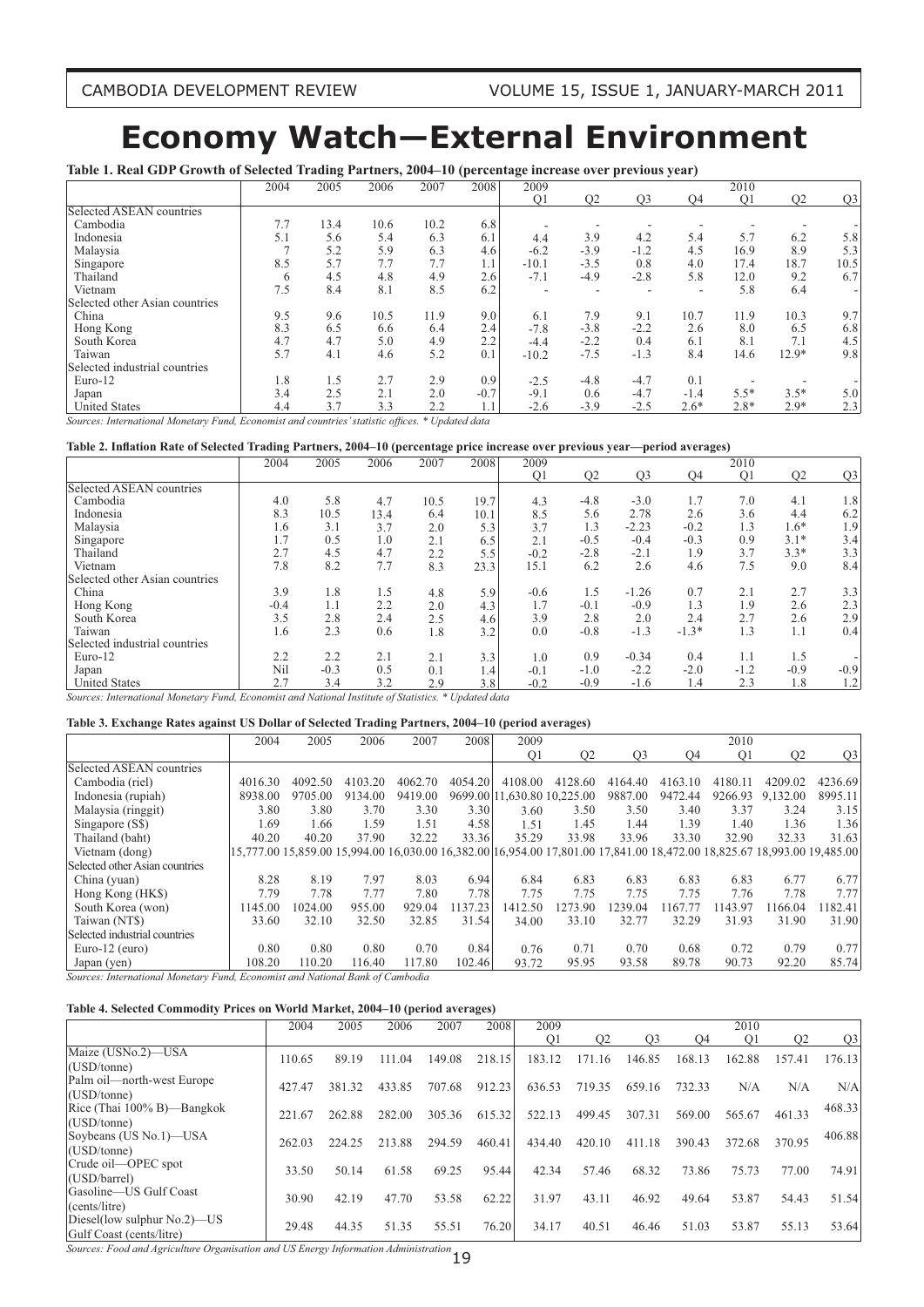# **Economy Watch—Domestic Performance**

### **Main Economic Activities**

In the third quarter of 2010, fixed asset investment approvals increased by 48 percent compared with the preceding quarter. This was due to agricultural approvals escalating by 571 percent to USD278.0 m. Four agro-industry projects were approved, accounting for USD176.9 m. Rubber plantation approvals increased to six projects amounting to USD101.1 m. Industry approvals declined by 19 percent to USD44.3 m. However, garment approvals rose by 47 percent to USD31.4 m. There were no services approvals in this quarter.

In the third quarter, visitor arrivals increased by 8.3 percent from the preceding month, to 582,024. Arrivals by air grew 11 percent to 288,254 and arrivals by land and water expanded by 6.2 percent to 293,770. The most arrivals from ASEAN countries and Asia and the Pacific were from Vietnam at 125,617, Korea at 63,335 and China at 43,494.

Total exports in this quarter increased by 57 percent compared with the preceding quarter, to USD903.9 m. Garments accounted for 89.2 percent of total exports. Exports to the US rose by 57 percent to USD134 m, to the EU by 43.7 percent to USD167 m, to Japan by 39 percent to USD214 m and to the rest of the world by 48 percent to USD165 m. Exports to ASEAN escalated by 235 percent to USD126 m. Agricultural exports grew by 40 percent to USD98 m. This was due to rubber exports expanding by 84 percent and wood by 96 percent, while fish exports dropped 11 percent. Other exports increased 24 percent. Total imports were up 8.0 percent. Gasoline imports rose by 23 percent, while diesel shrank by 14 percent. Construction material imports increased by 21 percent; other imports rose 108 percent.

# **Public Finance**

Current revenue rose by 7.5 percent compared with the previous month, to KHR1431 bn. An increase of domestic tax by 3.0 percent and taxes on international trade by 22 percent resulted in the expansion of tax revenue by 7.1 percent. Non-tax revenue rose by 10 percent, while capital revenue declined by 53 percent**.** Capital expenditure fell 2.8 percent, while current expenditure increased

29 percent. Foreign financing of the budget in this quarter dropped 45 percent, but domestic financing went up by 77 percent.

### **Inflation and Foreign Exchange Rates**

In the third quarter, the consumer price index rose 1.8 percent year on year, food and non-alcoholic beverages 1.9 percent and transportation 3.2 percent. Against the US dollar, the riel depreciated by 0.7 percent to 4236.7, and against the Thai baht it depreciated 6.5 percent. The riel appreciated 3.2 percent against the Vietnamese dong. The price of gold increased by 5.0 percent to USD150 per chi. Diesel and gasoline increased by 2.6 percent and 1.3 percent respectively compared with the previous quarter.

### **Monetary Developments**

Total liquidity (M2) in the third quarter rose by 3.4 percent to KHR18,888 bn. Riels in circulation dropped to KH2917 bn, and riel deposits declined to KHR145 bn. During the same period, foreign currency deposits rose to KHR15,395 bn. Net foreign assets increased 34 percent to KHR16,903 bn due to an increase in foreign assets to KHR18,995 bn and an increase of foreign liabilities to KHR2092 bn . Net domestic assets increased 11 percent to KHR1985 bn. Domestic credit rose to KHR10,361 bn and other liabilities to KHR8377 bn.

# **Poverty**

In November, real daily earnings of nine of 10 vulnerable worker groups increased moderately compared with the same month in 2009. One group, skilled construction workers, experienced a decrease in their earnings.

Forty cyclo drivers selected for interviews on their daily living conditions reported an increase of 24 percent in their earnings compared with the same month in the previous year, to KHR8942/ day. However, their overall real daily spending also went up, by 25 percent to KHR5092/day. Of the cyclo drivers interviewed, only 13 percent rented accommodation, while the rest stayed on the road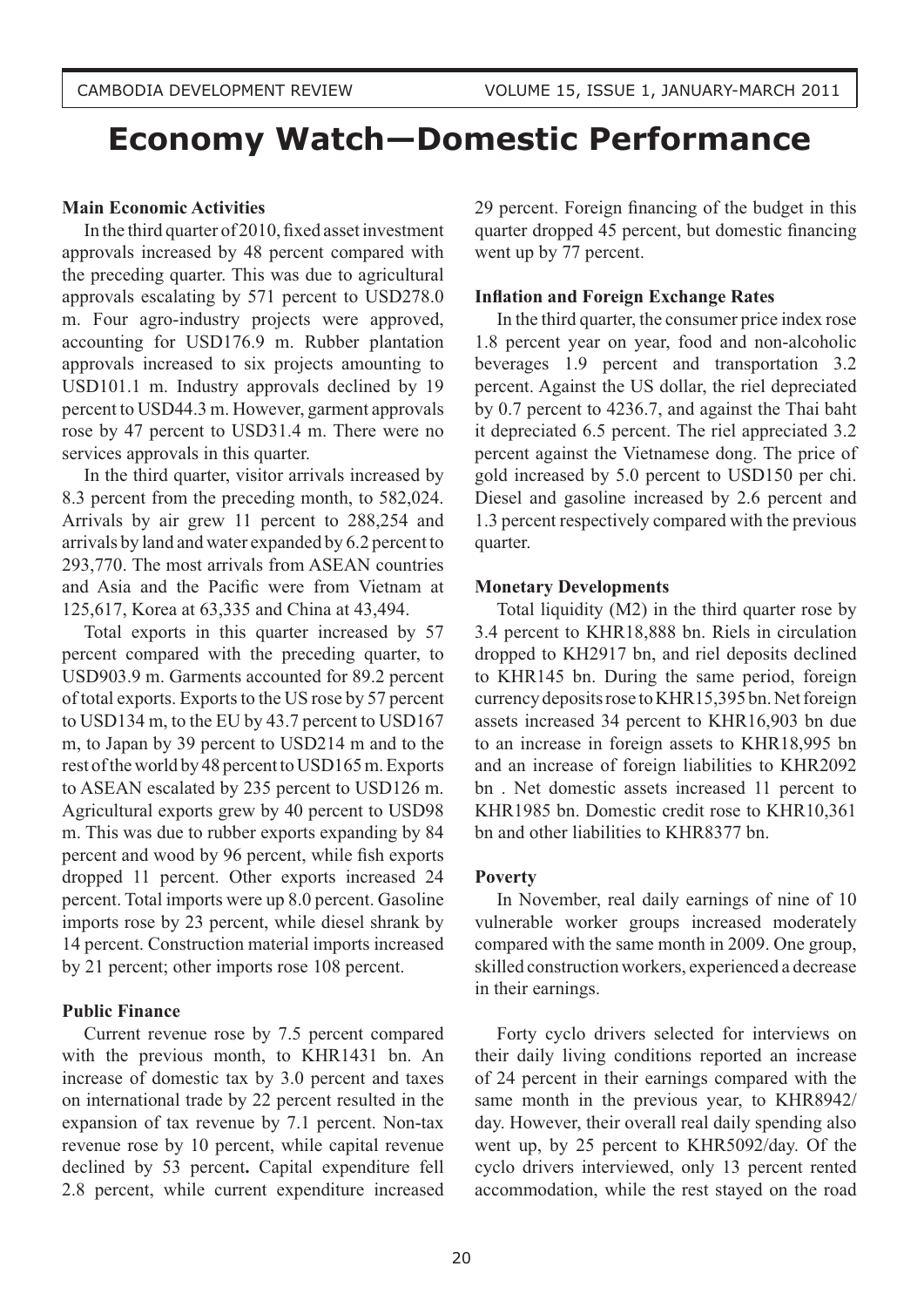or in pagodas, in the cyclo owner's house, with relatives and so forth.

Real earnings of vegetable traders in November rose to KHR9006/day, 22 percent higher than in the same month of 2009. Forty-five percent of the respondents said that they could increase their incomes if they had enough capital to invest in their business. Their real daily expenditure was a slight rise of only 0.4 percent, to KHR4183/day. Twentyseven percent of the interviewees from Phnom Penh, 20 percent each from Prey Veng and Svay Rieng and 13 percent from Kandal.

Scavengers' earnings rose sharply, by 49 percent from 2009, reaching KHR6766/day. This resulted from an increase in rubbish prices offsetting a rise in the number of rubbish collectors and a decrease in the source of rubbish. Only 20 percent had their own shelters, while the others were from the provinces, renting accommodation in Phnom Penh. They spent on average KHR3846/day, a sharp increase of 83 percent from the previous year. Ninety-seven percent saved no money.

Earnings of garment workers in turn rose by 6.2 percent to KHR7944/day. Eighty-nine percent of respondents worked six days per week, plus a frequent provided overtime. The workers spent an average KHR4634/day, a fall of 0.5 percent from November 2009. However, 64 percent could not save much.

There was a contrasting trend in the earnings of skilled construction workers. They earned KHR12376/day, 1.6 percent less than in the same month of the previous year. This stemmed from a rise of the number of the workers more than offsetting an increase in construction activities. Their daily expenditure was down by 8.6 percent to KHR3484/ day. Still, 24 percent could not save.

> *Prepared by Sry Bopharath & Pon Dorina*

| <b>Cambodia Development Review—2011 Subscription Rates</b>                                                                                                                                                                                                                                                                                                                                         |                                                                                                                                                                                            |
|----------------------------------------------------------------------------------------------------------------------------------------------------------------------------------------------------------------------------------------------------------------------------------------------------------------------------------------------------------------------------------------------------|--------------------------------------------------------------------------------------------------------------------------------------------------------------------------------------------|
| <b>Domestic Subscription (Individual)</b>                                                                                                                                                                                                                                                                                                                                                          |                                                                                                                                                                                            |
| $\Box$ Khmer edition (5,000 riels) Payment by $\Box$ cash or $\Box$ local cheque (please add \$2 to<br>$\Box$ English edition (\$14)                                                                                                                                                                                                                                                               |                                                                                                                                                                                            |
| Domestic Subscription (Discount Price for Bulk Orders-Five Copies)                                                                                                                                                                                                                                                                                                                                 |                                                                                                                                                                                            |
| English edition (\$60 for five copies) $\Box$ Khmer edition (20,000 riels for five copies) Payment by $\Box$ cash or $\Box$ local<br>$\Box$                                                                                                                                                                                                                                                        |                                                                                                                                                                                            |
| <b>International Subscription (Individual)</b>                                                                                                                                                                                                                                                                                                                                                     |                                                                                                                                                                                            |
| <b>T</b> Thailand, Laos, Vietnam<br>$\Box$ English edition (\$25)*<br>$\Box$ Khmer edition (\$15)*<br>$\Box$ English edition (\$30)*<br>$\Box$ Khmer edition (\$20)*<br>Asia and Europe<br>$\Box$<br>Americas and Africa<br>$\Box$ English edition (\$35)*<br>$\Box$ Khmer edition (\$25)*<br>п.                                                                                                   |                                                                                                                                                                                            |
| * Subscription includes postage. Payment options:                                                                                                                                                                                                                                                                                                                                                  |                                                                                                                                                                                            |
| 1. By Telegraphic Transfer – Please add \$10 for bank charges to the above Total Cost.<br>Transfer to:<br>Account Name:<br>CDRI<br>Account Number:<br>133451<br><b>Bank Name:</b><br>ANZ Royal Bank<br><b>Bank Address:</b><br>Phnom Penh, Cambodia<br>Swift Code:<br>ANZBKHPP<br>Receiver Correspondent Bank: JP Morgan Chase Manhattan Bank, New York<br>Swift Code: CHASUS33<br>CHIP UID 004966 | 2. By Cheque - Please add (overseas)<br>\$50 for bank charges to the above Total<br>Cost. Please make Cheque payable to<br>CDRI, attach it to this invoice and send<br>in to Publications. |
| $\square$ Mr<br>$\Box$ Ms<br>$\Box$ Dr<br>Title:                                                                                                                                                                                                                                                                                                                                                   |                                                                                                                                                                                            |
|                                                                                                                                                                                                                                                                                                                                                                                                    |                                                                                                                                                                                            |
|                                                                                                                                                                                                                                                                                                                                                                                                    |                                                                                                                                                                                            |
|                                                                                                                                                                                                                                                                                                                                                                                                    |                                                                                                                                                                                            |
|                                                                                                                                                                                                                                                                                                                                                                                                    |                                                                                                                                                                                            |
|                                                                                                                                                                                                                                                                                                                                                                                                    |                                                                                                                                                                                            |
|                                                                                                                                                                                                                                                                                                                                                                                                    |                                                                                                                                                                                            |
| To subscribe, please fill in this form and return it to CDRI with your payment. Do not send cash through the post.<br>You will need to inform the Publishing Department at CDRI if your contact details change.                                                                                                                                                                                    |                                                                                                                                                                                            |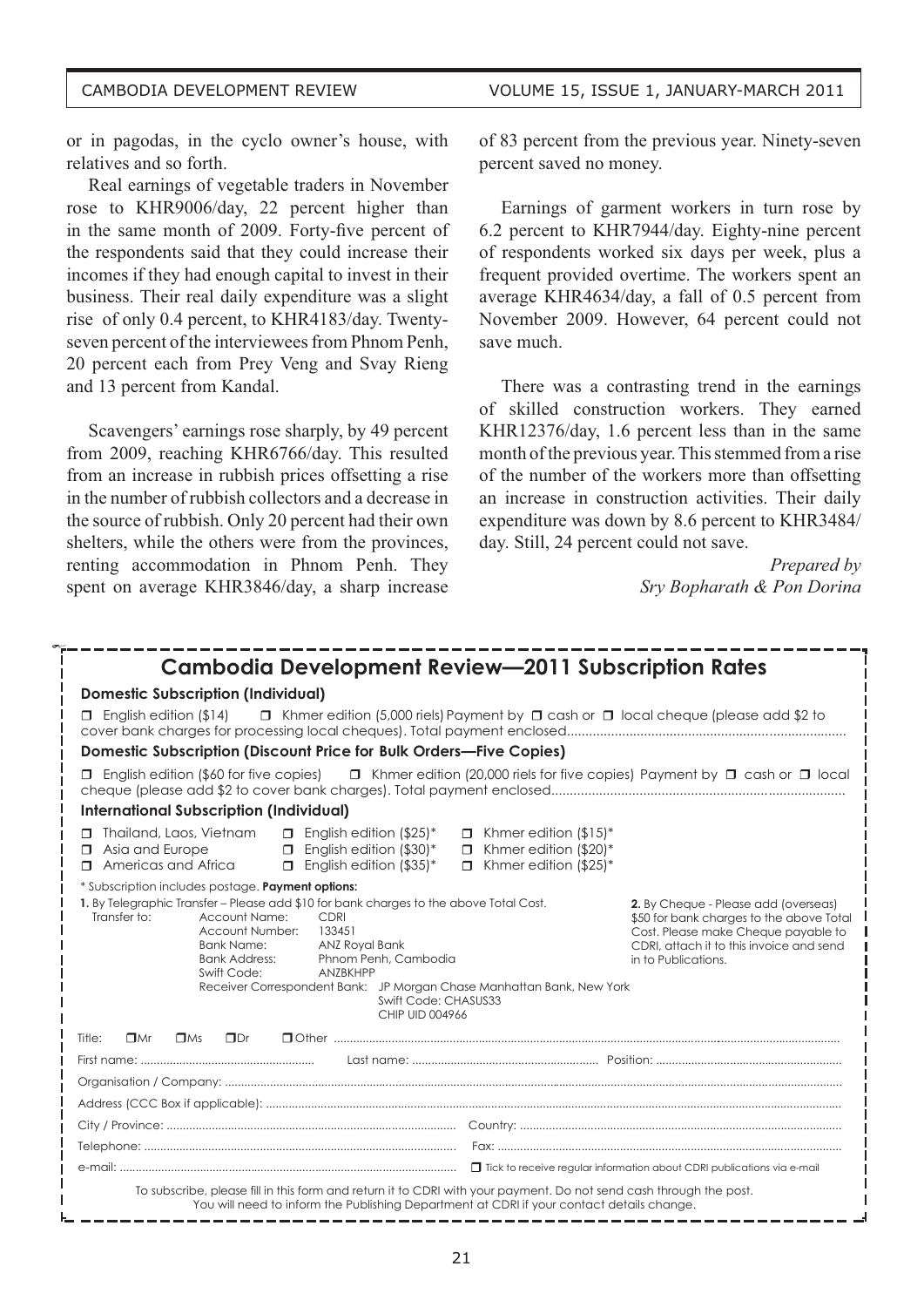# **Economy Watch—Domestic Performance**

#### **Table 1. Private Investment Projects Approved, 2004–10**

|                      | 2004   | 2005   | 2006   | 2007    | 2008                                    | 2009    |                      |                |        | 2010    |         |                |
|----------------------|--------|--------|--------|---------|-----------------------------------------|---------|----------------------|----------------|--------|---------|---------|----------------|
|                      |        |        |        |         |                                         | Q1      | Q <sub>2</sub>       | Q <sub>3</sub> | Q4     | Q1      | Q2      | Q <sub>3</sub> |
|                      |        |        |        |         |                                         |         | Fixed Assets (USD m) |                |        |         |         |                |
| Agriculture          | 12.3   | 26.8   | 498.0  | 135.6   | 92                                      | 175.3   | 0.0                  | 176.1          | 94.4   | 165.7   | 41.4    | 278.0          |
| Industry             | 187.9  | 914.6  | 365.3  | 709.1   | 724.9                                   | 257.7   | 39.4                 | 60.6           | 685.5  | 247.7   | 54.5    | 44.3           |
| . Garments           | 132.6  | 174.4  | 89.4   | 170.7   | 142.8                                   | 16.4    | 35.0                 | 21.9           | 14.2   | 13.1    | 21.3    | 29.3           |
| Services             | 91.8   | 155.5  | 2939.1 |         | 1742.5 10,003.2                         | 495.6   | 0.0                  | 150.2          | 3475.8 | 89.5    | 121.6   | $\mathbf{0}$   |
| . Hotels and tourism | 55.9   | 102.6  | 345.0  | 1048.3  | 8758.1                                  | 254.1   | 0.0                  | 150.2          | 0.0    | 3.78    | 14.0    | 0              |
| Total                | 292.0  | 1096.9 | 3802.4 | 2587.2  | 10570.9                                 | 928.6   | 39.4                 | 386.3          | 4255.7 | 502.9   | 217.5   | 322.3          |
|                      |        |        |        |         | Percentage change from previous quarter |         |                      |                |        |         |         |                |
| Total                |        |        |        |         |                                         | $-41.2$ | $-95.7$              | 882.0          | 1001.7 | $-91.2$ | $-56.8$ | 48.2           |
|                      |        |        |        |         | Percentage change from previous year    |         |                      |                |        |         |         |                |
| Total                | $-5.6$ | 275.6  | 246.6  | $-32.0$ | 308.6                                   | 266.5   | $-99.0$              | $-91.5$        | 169.3  | $-59.8$ | 452.0   | $-16.6$        |

*Including expansion project approvals. Source: Cambodian Investment Board*

#### **Table 2. Value of Construction Project Approvals in Phnom Penh, 2004–10**

|                   | 2004  | 2005  | 2006   | 2007  | 2008   | 2009                                    |                |                |         | 2010    |       |                |
|-------------------|-------|-------|--------|-------|--------|-----------------------------------------|----------------|----------------|---------|---------|-------|----------------|
|                   |       |       |        |       |        | Q <sub>1</sub>                          | Q <sub>2</sub> | Q <sub>3</sub> | Q4      | Q1      | Q2    | Q <sub>3</sub> |
|                   |       |       |        |       |        | USD <sub>m</sub>                        |                |                |         |         |       |                |
| Villas and houses | 30.3  | 45.5  | 33.1   | 79.1  | 154.7  | 32.1                                    | 6.7            | 2.2            | 9.8     | 5.1     | 7.5   | 14.13          |
| Flats             | 167.6 | 204.2 | 213.3  | 297.2 | 221.6  | 95.2                                    | 18.9           | 6.3            | 28.0    | 11.1    | 127.2 | 25.32          |
| Other             | 65.6  | 109.1 | 76.8   | 259.6 | 740.9  | 53.7                                    | 36.7           | 12.2           | 29.0    | 35.2    | 67.4  | 38.90          |
| Total             | 263.5 | 358.8 | 323.3  | 635.8 | 1117.0 | 181.1                                   | 62.3           | 20.7           | 66.8    | 51.4    | 202.1 | 78.35          |
|                   |       |       |        |       |        | Percentage change from previous quarter |                |                |         |         |       |                |
| Total             |       |       |        |       |        | $-48.5$                                 | $-65.6$        | $-66.8$        | 222.7   | $-23.1$ | 293.2 | 3776.8         |
|                   |       |       |        |       |        | Percentage change from previous year    |                |                |         |         |       |                |
| Total             | 32.5  | 36.2  | $-9.9$ | 96.7  | 75.7   | 31.9                                    | $-55.8$        | $-95.7$        | $-81.0$ | $-71.6$ | 224.4 | 37750.2        |

*Source: Department of Cadastre and Geography of Phnom Penh municipality*

#### **Table 3. Foreign Visitor Arrivals, 2004–10**

|                   | 2004   | 2005   | 2006   | 2007   | 2008                                    | 2009      |         |                |       | 2010  |                |                |
|-------------------|--------|--------|--------|--------|-----------------------------------------|-----------|---------|----------------|-------|-------|----------------|----------------|
|                   |        |        |        |        |                                         | Q1        | Q2      | Q <sub>3</sub> | Q4    | Q1    | Q <sub>2</sub> | Q <sub>3</sub> |
|                   |        |        |        |        |                                         | Thousands |         |                |       |       |                |                |
| By air            | 626.1  | 856.5  | 1029.0 | 1296.5 | 1239.4                                  | 335.2     | 221.2   | 247.2          | 308.1 | 371.5 | 260.9          | 288.3          |
| By land and water | 428.9  | 565.1  | 672.9  | 718.6  | 881.9                                   | 287.1     | 243.0   | 240.2          | 279.5 | 312.2 | 276.6          | 293.8          |
| Total             | 1055.0 | 1421.6 | 1701.9 | 2015.1 | 2121.3                                  | 622.3     | 464.2   | 487.4          | 587.6 | 683.7 | 537.5          | 582.0          |
|                   |        |        |        |        | Percentage change from previous quarter |           |         |                |       |       |                |                |
| Total             |        |        |        |        | ٠                                       | 7.7       | $-25.4$ | 5.0            | 20.6  | 16.4  | $-21.4$        | 8.3            |
|                   |        |        |        |        | Percentage change from previous year    |           |         |                |       |       |                |                |
| Total             | 50.5   | 34.7   | 19.7   | 28.4   | 5.3                                     | $-3.4$    | 2.2     | 9.4            | 1.7   | 9.9   | 15.8           | 19.4           |

*Source: Ministry of Tourism*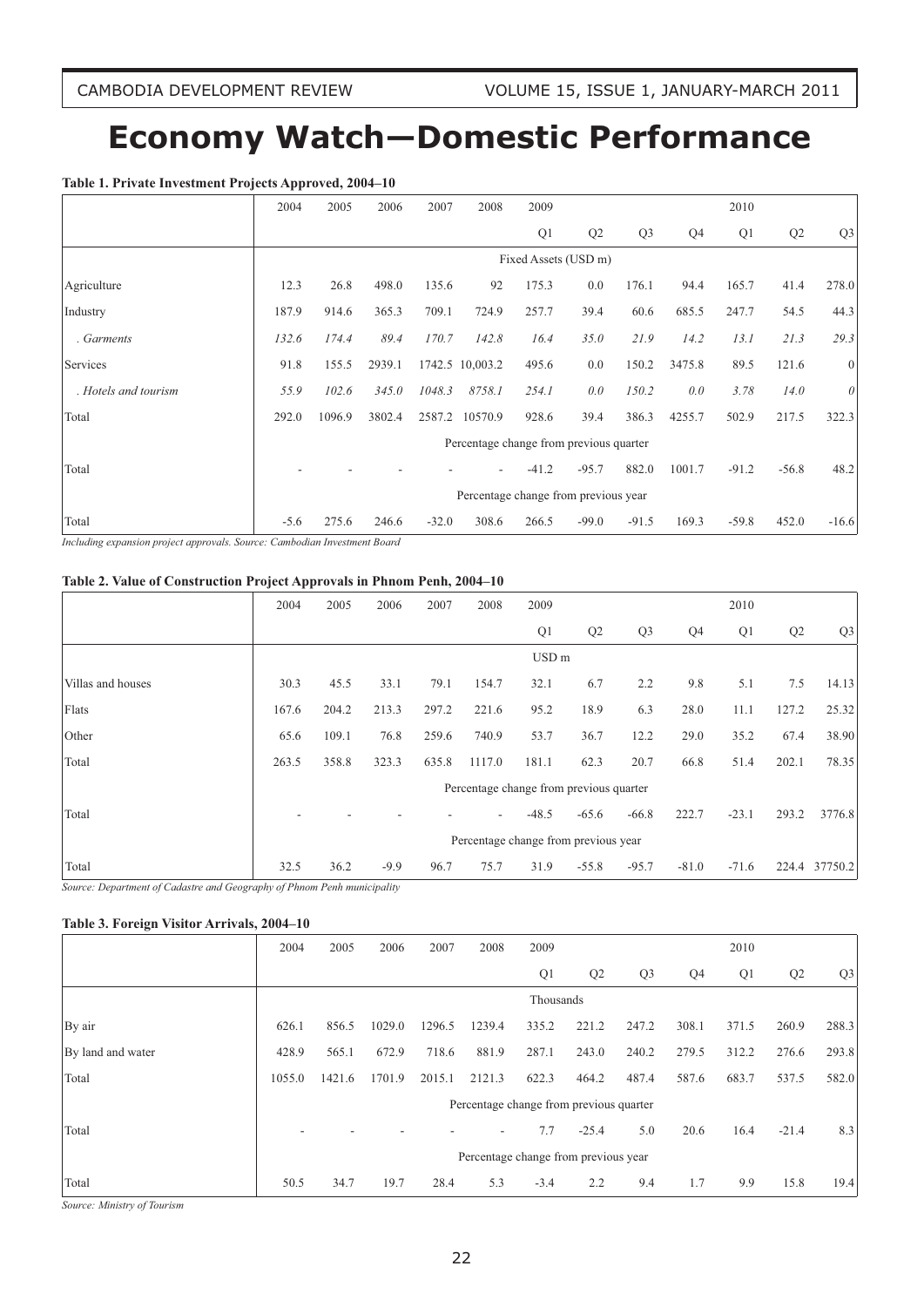# CAMBODIA DEVELOPMENT REVIEW VOLUME 15, ISSUE 1, JANUARY-MARCH 2011

#### **Table 4. Exports and Imports, 2004–10**

|                        | 2004<br>2005<br>2006<br>2007<br>2008<br>2009 |         |         |        |        |                  |                                         |                |         | 2010    |                |                |
|------------------------|----------------------------------------------|---------|---------|--------|--------|------------------|-----------------------------------------|----------------|---------|---------|----------------|----------------|
|                        |                                              |         |         |        |        | Q1               | Q <sub>2</sub>                          | Q <sub>3</sub> | Q4      | Q1      | Q2             | Q <sub>3</sub> |
|                        |                                              |         |         |        |        | USD <sub>m</sub> |                                         |                |         |         |                |                |
| Total exports          | 2189.4                                       | 2452.5  | 2920.4  | 3160.1 | 3206.9 | 568.94           | 558.11                                  | 618.84         | 648.87  |         | 496.06 575.40* | 903.90         |
| Of which: Garments     | 2108.1                                       | 2352.8  | 2810.8  | 3050.2 | 3097.8 | 462.2            | 492.4                                   | 535.5          | 579.3   | 433.3   | 505.4          | 806.0          |
| . To US                | 1281.7                                       | 1555.6  | 1851.7  | 1959.9 | 1913.0 | 88.0             | 88.1                                    | 89.3           | 80.1    | 76.7    | 85.2           | 134.1          |
| . To $EU$              | 593.1                                        | 506.9   | 603.0   | 660.9  | 693.4  | 108.6            | 128.3                                   | 125.7          | 113.8   | 102.5   | 115.9          | 166.6          |
| .To ASEAN              | 55.4                                         | 70.7    | 80.4    | 90.3   | 99.6   | 51.0             | 55.1                                    | 62.1           | 152.1   | 42.7    | 37.5           | 125.7          |
| .To Japan              | 23.0                                         | 25.0    | 40.6    | 30.1   | 26.5   | 110.9            | 112.8                                   | 149.3          | 128.3   | 124.1   | 154.8          | 214.4          |
| . To rest of the world | 154.9                                        | 194.6   | 235.1   | 309.0  | 365.3  | 103.7            | 108.1                                   | 109.1          | 105.0   | 87.3    | 112.0          | 165.2          |
| Agriculture            | 81.3                                         | 99.7    | 109.6   | 109.9  | 109.1  | 106.74           | 65.71                                   | 83.34          | 69.57   | 62.76   | 70.00*         | 97.9           |
| . Rubber               | 38.3                                         | 36.7    | 41.5    | 41.0   | 35.8   | 11.79            | 8.27                                    | 15.08          | 16.49   | 11.94   | 13.81          | 25.4           |
| . Wood                 | 11.1                                         | 10.3    | 8.6     | 8.7    | 3.4    | 0.55             | 0.5                                     | 0.64           | 1.83    | 2.75    | 4.48           | $8.8\,$        |
| Fish                   | 10.6                                         | 10.1    | 5.9     | 3.2    | 2.3    | 0.83             | 0.85                                    | 1.11           | 1.2     | 0.81    | 0.56           | 0.5            |
| . Other                | 21.3                                         | 42.6    | 53.6    | 57.0   | 67.6   | 93.57            | 56.09                                   | 66.51          | 50.05   | 47.26   | 51.15          | 63.2           |
| Total imports          | 2148.9                                       | 2513    | 512.2   | 554.8  | 1010.9 | 173              | 177.8                                   | 148.8          | 133.2   | 139.3   | 174.8          | 188.7          |
| Of which: Gasoline     | 30.2                                         | 40.2    | 38.8    | 58.7   | 70.1   | 16.8             | 15.6                                    | 19.3           | 19.4    | 22.0    | 17.3           | 21.2           |
| Diesel                 | 109.4                                        | 93.1    | 113.0   | 122.8  | 113.5  | 34.2             | 40.0                                    | 46.0           | 43.1    | 44.7    | 49.6           | 42.6           |
| Construction materials | 95.3                                         | 134.7   | 56.5    | 69.0   | 77.8   | 13.8             | 14.8                                    | 15.7           | 13.3    | 14.5    | 13.5           | 16.3           |
| Other                  | 1914.0                                       | 2245    | 303.9   | 304.3  | 749.5  | 108.2            | 107.4                                   | 67.8           | 57.4    | 58.1    | 94.4           | 108.6          |
| Trade balance          | 40.5                                         | $-60.5$ | 2408.2  | 2605.3 | 2196   | 395.94           | 380.31                                  | 470.04         | 515.67  | 356.76  | 344.41         | 715.2          |
|                        |                                              |         |         |        |        |                  | Percentage change from previous quarter |                |         |         |                |                |
| Total garment exports  |                                              |         |         |        |        | $-16.0$          | 6.5                                     | 8.8            | 8.2     | $-25.2$ | 16.6           | 59.5           |
| Total exports          |                                              |         |         |        |        | $-1.7$           | $-1.9$                                  | 10.9           | 4.9     | $-23.6$ | 4.7            | 57.1           |
| Total imports          |                                              |         |         |        |        | $-6.5$           | 2.8                                     | $-16.3$        | $-10.5$ | 4.6     | 25.5           | 8.0            |
|                        |                                              |         |         |        |        |                  | Percentage change from previous year    |                |         |         |                |                |
| Total garment exports  | 23.4                                         | 11.6    | 19.5    | 8.5    | 1.6    | $-5.4$           | $-7.0$                                  | $-11.4$        | 5.3     | $-6.3$  | 2.6            | 50.5           |
| Total exports          | 22.5                                         | 12.0    | 19.1    | 8.2    | 1.5    | 12.1             | $-5.5$                                  | $-3.0$         | 12.1    | $-12.8$ | $-7.0$         | 46.1           |
| Total imports          | 17.8                                         | 16.9    | $-79.6$ | 8.3    | 82.2   | 30.9             | $-67.5$                                 | 0.0            | $-28.0$ | $-19.5$ | $-1.7$         | 26.8           |

Import data include tax-exempt imports. Sources: Department of Trade Preferences Systems, MOC and Customs and Excise Department, MEF (web site). \*Updated data

#### **Table 5. National Budget Operations on Cash Basis, 2004–10 (billion riels)**

|                                 | 2004     | 2005     | 2006           | 2007     | 2008      | 2009           |                |                |          | 2010           |          |                |
|---------------------------------|----------|----------|----------------|----------|-----------|----------------|----------------|----------------|----------|----------------|----------|----------------|
|                                 |          |          |                |          |           | Q <sub>1</sub> | Q <sub>2</sub> | Q <sub>3</sub> | Q4       | Q <sub>1</sub> | Q2       | Q <sub>3</sub> |
| Total revenue                   | 2126.0   | 2625.0   | 3259.2         | 1146.1   | 5290.0    | 1101.7         | 1252.7         | 1184.7         | 1346.1   | 1536.8         | 1341.1   | 1436.0         |
| Current revenue                 | 2107.0   | 2474.0   | 2881.8         | 1141.6   | 5210.7    | 1097.7         | 1245.7         | 1174.9         | 1337.7   | 1526.4         | 1330.9   | 1431.2         |
| Tax revenue                     | 1577.0   | 1911.0   | 2270.9         | 965.2    | 4409.9    | 947.4          | 1096.5         | 999.5          | 1224.1   | 1094.1         | 1143.8   | 1225.5         |
| Domestic tax                    |          |          |                | 661.8    | 3248.4    | 712.0          | 838.7          | 731.8          | 808.5    | 820.3          | 890.9    | 916.9          |
| Taxes on international trade    |          |          | ٠              | 303.5    | 1161.5    | 235.4          | 257.8          | 268.0          | 303.4    | 273.7          | 253.0    | 308.6          |
| Non-tax revenue                 | 530.0    | 563.0    | 610.9          | 176.4    | 800.8     | 150.3          | 149.2          | 176.1          | 225.7    | 432.4          | 187.1    | 205.7          |
| Property income                 |          |          | ٠              | 13.6     | 78.0      | 13.1           | 9.7            | 27.5           | 14.3     | 237.0          | 20.2     | 19.5           |
| Sale of goods and services      |          |          | $\blacksquare$ | 124.3    | 424.7     | 93.5           | 100.9          | 91.7           | 121.9    | 108.4          | 102.9    | 127.0          |
| Other non-tax revenue           |          |          |                | 38.5     | 298.2     | 43.7           | 38.6           | 56.5           | 89.5     | 84.0           | 61.0     | 59.2           |
| Capital revenue                 | 19.0     | 152.0    | 377.4          | 4.5      | 79.3      | 4.0            | 7.0            | 9.8            | 8.4      | 10.4           | 10.2     | 4.8            |
| Total expenditure               | 2932.0   | 3295.0   | 4174.7         | 1689.7   | 6297.8    | 1650.6         | 1766.1         | 2089.5         | 1877.1   | 2129.4         | 2154.8   | 2390.3         |
| Capital expenditure             | 1163.0   | 1328.0   | 1638.1         | 807.4    | 2574.4    | 693.6          | 607.1          | 759.2          | 634.9    |                | 913.0    | 887.0          |
| Current expenditure             | 1769.0   | 1967.0   | 2536.8         | 882.3    | 3809.0    | 752.4          | 1064.7         | 1290.4         | 1332.3   | 831.8          | 1168.1   | 1503.3         |
| Wages                           | 640.0    | 711.0    | 822.0          | 362.6    | 1397.0    | 327.4          | 515.5          | 526.6          | 642.5    | ÷,             | 545.6    | 562.4          |
| Subsidies and social assistance |          |          | ٠              | 194.2    | 927.1     | 217.3          | 185.9          | 272.6          | 195.6    | 213.3          | 253.2    | 401.5          |
| Other current expenditure       |          |          |                | 325.5    | 1384.9    | 207.7          | 363.2          | 491.2          | 494.3    | 449.6          | 369.3    | 539.4          |
| Overall balance                 | $-806.0$ | $-706.0$ | $-915.6$       | $-543.6$ | $-1007.8$ | $-548.9$       | $-513.4$       | $-904.8$       | 90.2     | $-592.6$       | $-813.7$ | $-875.6$       |
| Foreign financing               | 864.0    | 1127.0   | 1360.7         | 741.5    | 2055.1    | 507.8          | 326.7          | 484.5          | $-531.0$ | 270.8          | 746.0    | 409.1          |
| Domestic financing              | 148.0    | $-396.0$ | $-445.1$       | $-185.8$ | $-127$    | $-310.3$       | 236.5          | 316.4          | 406.4    | 422.8          | 194.1    | 343.3          |

*Source: MEF web site.*